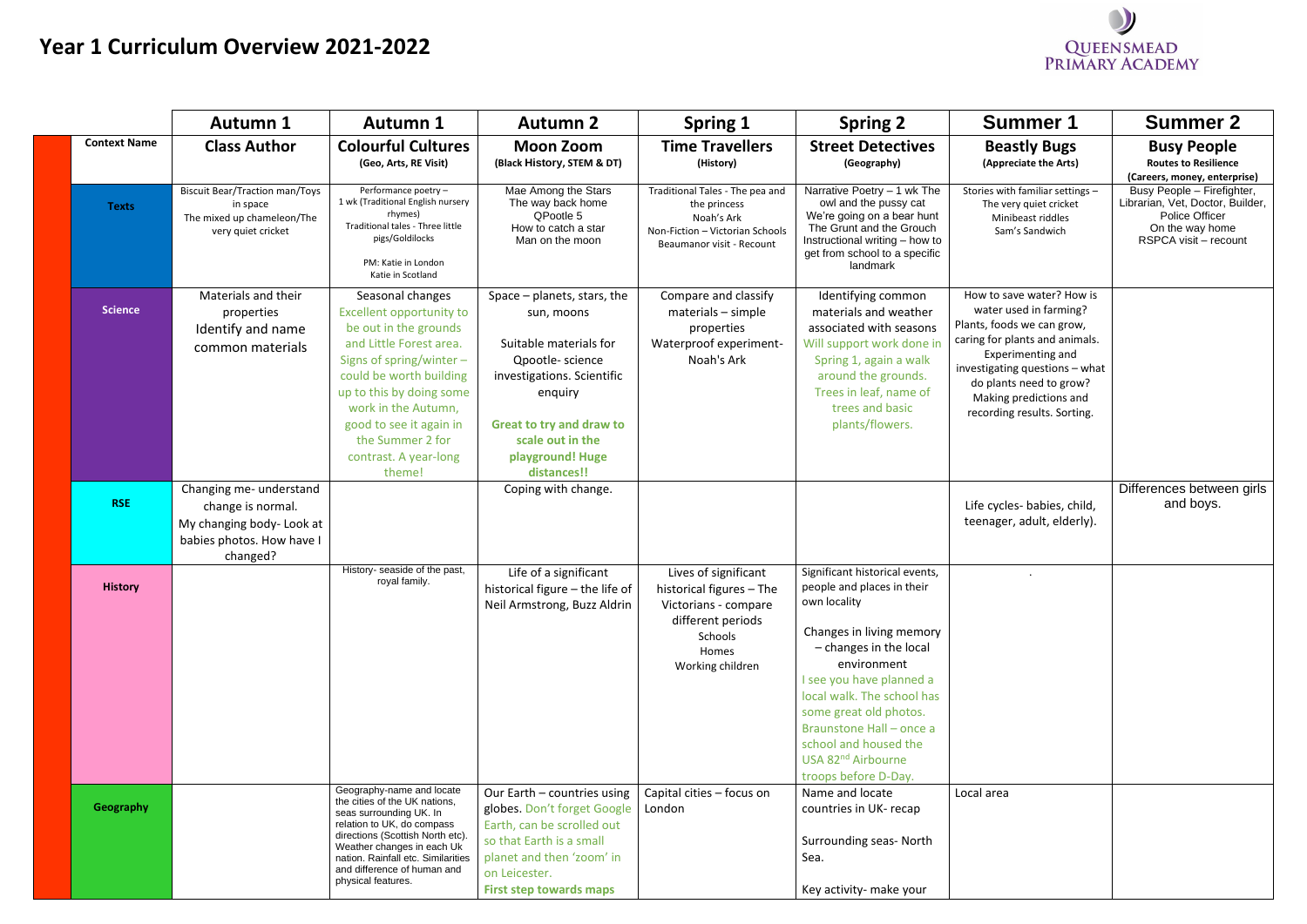## **Year 1 Curriculum Overview 2021-2022**

|                                       |                                                                                                                                   | Record the weather in<br>Braunstone! The chn could do<br>a weather forecast every<br>morning? To the rest of the<br>class. Use a UK map and<br>highlight other places.            |                                                                                                                                                                                                                      |                                                                                  | own features of a town<br>Simple map work- route<br>to school.<br>Walk around local area.<br>Human and Physical<br>features. |                                                                                                                                                                                                                                                                                                                                                                                            |
|---------------------------------------|-----------------------------------------------------------------------------------------------------------------------------------|-----------------------------------------------------------------------------------------------------------------------------------------------------------------------------------|----------------------------------------------------------------------------------------------------------------------------------------------------------------------------------------------------------------------|----------------------------------------------------------------------------------|------------------------------------------------------------------------------------------------------------------------------|--------------------------------------------------------------------------------------------------------------------------------------------------------------------------------------------------------------------------------------------------------------------------------------------------------------------------------------------------------------------------------------------|
| <b>Religious</b><br><b>Education</b>  |                                                                                                                                   | Celebrations                                                                                                                                                                      | <b>Creation Stories</b>                                                                                                                                                                                              | Christianity - Noah's Ark                                                        | Celebrations                                                                                                                 | Belonging                                                                                                                                                                                                                                                                                                                                                                                  |
| <b>Art</b>                            | Colour mixing -<br>Chameleon<br>Watercolour painting<br>Think of nature's paints -<br>autumn is a great time of<br>year for this. | Art/Music- Clay sculptures,<br>mix straw, mix sticks, mix<br>stones in clay to make a<br>sculpture.<br>Loch Ness monster- sticks<br>and clay<br>Welsh dragons- stones and<br>clay | Develop techniques -<br>pattern, texture                                                                                                                                                                             | Use a range of materials $-$<br>silhouettes,<br>stamps $-$<br>repeating patterns | Use drawing, painting $-$<br>buildings<br>Spring art<br>collage maps of features                                             | Sketching, painting, p<br>observational drawin<br>plants and insects.<br>Paint stones for the b                                                                                                                                                                                                                                                                                            |
| <b>Design</b><br><b>Technology</b>    | <b>Biscuit Bear biscuits.</b>                                                                                                     | DT- Trying scones, food<br>hygiene, evaluate, design a<br>box (3D shape). Junk<br>modelling - joining materials to<br>make a British<br>monument/building.                        | Split-pin aliens, moving<br>pictures 3D model of a rocket,<br>planets<br>Design a rocket for Boy In<br>story (How to catch a star). -<br>Moving pictures (rockets in<br>space)<br>Moon buggies - axles and<br>wheels | Make a moving toy from<br>the past<br>Design and make a crown                    | Design and make moving<br>pictures                                                                                           | Design and make flov<br>plants, mini beast mo<br>habitats. Link to clay<br>modelling? Get chn to<br>about<br>E.g. birds' nests. Junk<br>modelling. Can chn no<br>their ideas, select res<br>and modify plans acco<br>Making habitats for d<br>creatures. Using doug<br><b>EXCELLENT. Make the</b><br>outdoors? Using natu<br>materials Get childre<br>and 'sell' the benefits<br>habitat?? |
| <b>Computing</b>                      | Internet safety<br>Online bullying<br>Develop mouse and basic<br>keyboard skills                                                  | Algorithms and<br>programmes<br>Write and test simple<br>programmes - beebots                                                                                                     | Animation- plasticine aliens<br>stop animations. (flip books<br>using photographs)                                                                                                                                   | Networks<br><b>Research the Victorians</b>                                       | Mouse and basic<br>keyboard skills - paint<br>programme                                                                      | Digital literacy -<br>photographs, video<br>Develop mouse and bas<br>keyboard skills                                                                                                                                                                                                                                                                                                       |
| <b>Physical</b><br><b>Education</b>   | Outdoor games - travelling<br>Gymnastics                                                                                          | PE-Dance (Morris<br>dancing/Ceilidh)                                                                                                                                              | PE- Games/sending &<br>receiving                                                                                                                                                                                     | Games - extending and<br>receiving                                               | Gymnastics - travelling                                                                                                      | Dance                                                                                                                                                                                                                                                                                                                                                                                      |
| <b>Music</b>                          | Phonics songs                                                                                                                     | Music appreciation-listening<br>to Irish, Scottish music.                                                                                                                         | Sing songs about space                                                                                                                                                                                               | Sing songs from Victorian times<br>Create music for the queen's<br>coronation    | Make and combine<br>sounds $-$ music for a party                                                                             | Music - music expres<br>instruments to expre.<br>feelings / emotions. /<br>percussion to stories<br>songs.                                                                                                                                                                                                                                                                                 |
| <b>PSHE</b>                           | Class rules and routines<br>Friendship                                                                                            | PSHE/SEALs- myself<br>and my relationships<br>Being kind                                                                                                                          | Myself and my<br>relationships<br>Taking turns                                                                                                                                                                       | Good to be Me                                                                    | Myself and my<br>relationships                                                                                               | Myself and my relat<br>Sharing                                                                                                                                                                                                                                                                                                                                                             |
| <b>Routes to</b><br><b>Resilience</b> |                                                                                                                                   |                                                                                                                                                                                   |                                                                                                                                                                                                                      |                                                                                  |                                                                                                                              |                                                                                                                                                                                                                                                                                                                                                                                            |



| <b>Belonging</b>                                                                                                                                                                                                                                     |           |
|------------------------------------------------------------------------------------------------------------------------------------------------------------------------------------------------------------------------------------------------------|-----------|
| Sketching, painting, pastels,<br>observational drawings of<br>plants and insects.<br>Paint stones for the bug hotel.                                                                                                                                 |           |
| Design and make flowers,<br>plants, mini beast models,<br>habitats. Link to clay<br>modelling? Get chn to think<br>about<br>E.g. birds' nests. Junk<br>modelling. Can chn now plan<br>their ideas, select resources<br>and modify plans accordingly? |           |
| Making habitats for different<br>creatures. Using dough/clay<br><b>EXCELLENT. Make the habitats</b><br>outdoors? Using natural<br>materials Get children to try<br>and 'sell' the benefits of their<br>habitat??                                     |           |
| Digital literacy -<br>photographs, videos<br>Develop mouse and basic<br>keyboard skills                                                                                                                                                              |           |
| Dance                                                                                                                                                                                                                                                |           |
| Music - music express - using<br>instruments to express<br>feelings / emotions. Adding<br>percussion to stories and<br>songs.                                                                                                                        |           |
| Myself and my relationships<br>Sharing                                                                                                                                                                                                               | Moving on |
|                                                                                                                                                                                                                                                      |           |